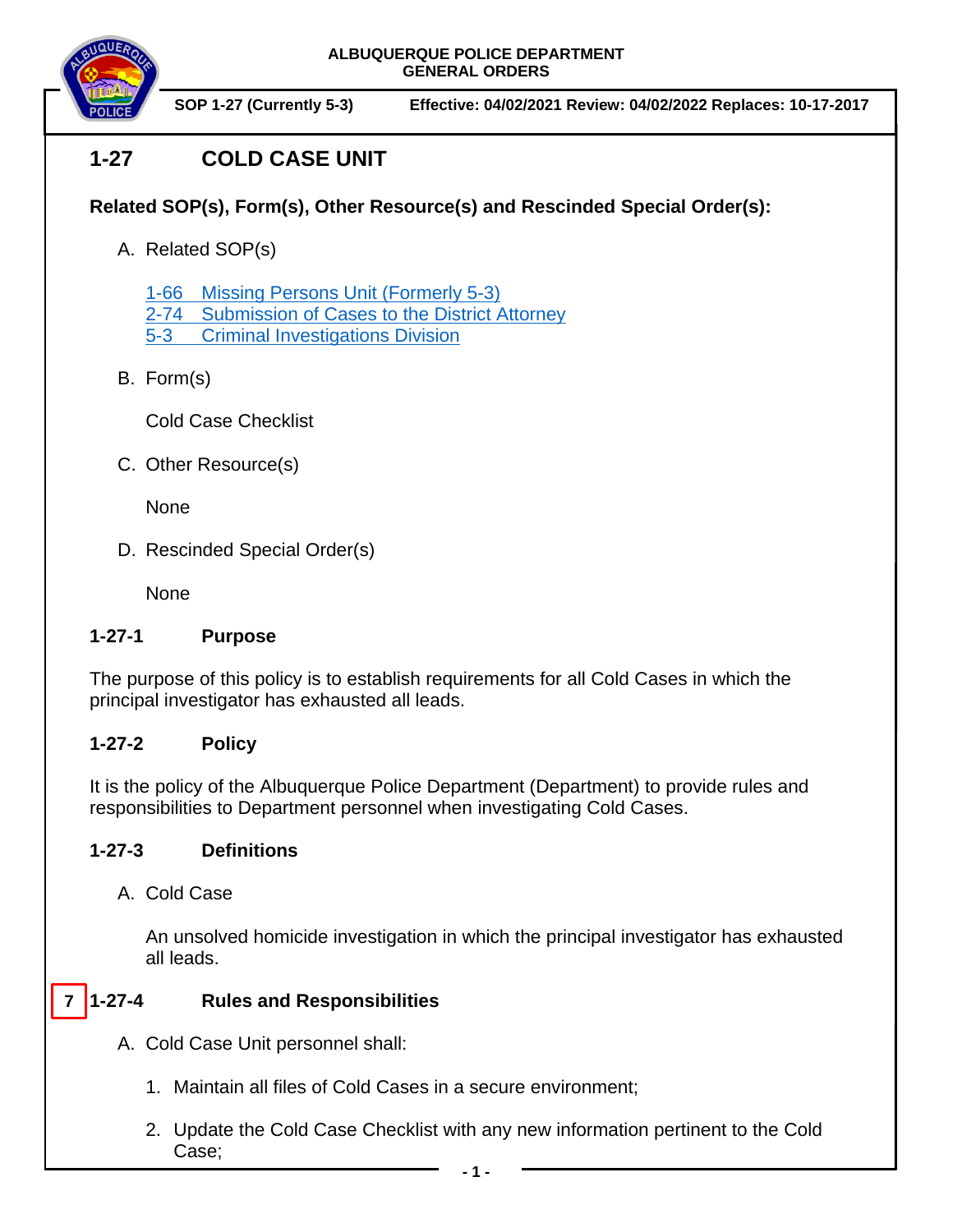**ALBUQUERQUE POLICE DEPARTMENT GENERAL ORDERS**



**SOP 1-27 (Currently 5-3) Effective: 04/02/2021 Review: 04/02/2022 Replaces: 10-17-2017**

- 3. Maintain Cold Cases in the case management system for information tracking, and crime analysis;
- 4. Assume case responsibility for reopened Cold Cases and conduct follow-up investigation, including, but not limited to, interviewing or re-interviewing witnesses, informants, or suspects;
- 5. Notify the primary detective, if this individual is still working for the Department, when a Cold Case is investigated and give the detective periodic progress updates;
	- a. Under circumstances as determined by the Cold Case Unit Sergeant, a case may be returned to the original detective for investigation or completion;
- 6. Prepare and submit a monthly activity report;
- 7. Assist sworn personnel, the District Attorney, or other agencies in documenting and directing information concerning Cold Cases;
- 8. Analyze Cold Cases with any new and available forensic technologies, where appropriate;
- 9. Correspond with other agencies within New Mexico, and throughout the nation, regarding Cold Cases;
- 10.Collaborate with support organizations;
- 11.Assist other homicide or violent crime-investigating units (e.g., Armed Robbery Unit, Crimes Against Children, Family Abuse and Stalking Training Team (FASTT), etc.) within the Criminal Investigations Division (CID), when necessary;
- 12.Collaborate with the National Missing and Unidentified Persons System (NamUs) on all unsolved missing persons cases, which are maintained in the Cold Case Unit; and
- 13.For Cold Case Unit Detectives, be in an on-call status.
- B. The Cold Case Unit Sergeant shall:
	- 1. Conduct a case review of incoming Cold Cases, including the Cold Case Checklist, to ensure that all leads have been exhausted before accepting the case;
	- 2. Send the case to the Violent Crimes Section Lieutenant for clearance; and
	- 3. Confirm clearance by the Violent Crimes Section Lieutenant before accepting the file.